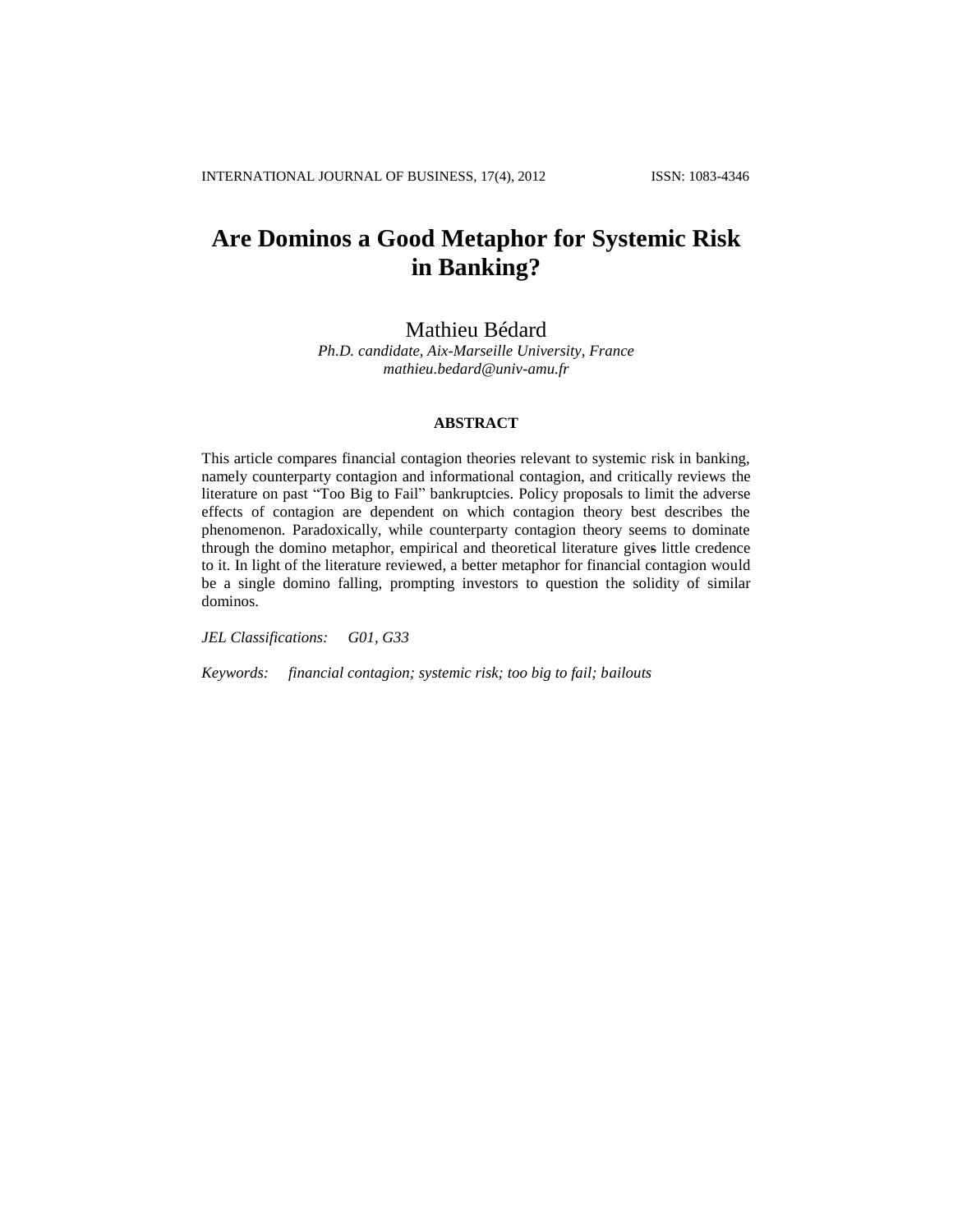## **I. INTRODUCTION**

The "Too Big to Fail" banking policies have been mostly motivated by fears of systemic risk. Systemic risk, as a concept, refers to the idea of chain reaction and highly correlated waves of bankruptcies that threaten the financial system and would prevent it from playing its intermediation role in the economy. Taylor (2010) defines it as a threestep event: (1) the failure of a large financial institution triggering the systemic event, (2) financial contagion and (3) transmission to so-called real economy. Financial contagion refers here to the way the bankruptcy of a financial institution spills over to another one, but a broader interpretation of financial contagion would be successive correlated price declines (or losses) on a market, regardless of the bankruptcies it might or might not entail. It does not refer to long-term systematic confidence crises characterized by growth stagnation and a dearth of investment.

This document will focus primarily on financial contagion, specifically financial contagion in the banking sector, and its implications for "Too Big to Fail" policies. But the systemic risk literature is also very much interested in the non-financial industry, where results largely differ<sup>1</sup>.

There are two distinct types of financial contagion affecting financial institutions: counterparty contagion and informational contagion. Both have the common idea that the first failure responsible for the contagion should be a systemically important financial institution (SIFI).

TBTF banks, or SIFIs, is a qualifier often defined in terms of turnover, but the concept goes beyond to take account of its role in the market and, in the case of banks, its function in the banking system. For example, a bank that would not be of significant size but would assume the role of clearing house, correspondent bank or prime broker would be likely to endanger the system and be a candidate for the status of SIFI or TBTF, or sometimes "Too Interconnected to Fail". Of course, the size and role of banks often go together. However, there is no formal way to define systemically threatening firms in the economic literature, and authorities long refused to provide information on which institution they considered too big to fail, given the significant moral hazard problem it would entail.

Counterparty contagion theory involves direct links between financial institutions through counterparty risk. The default of the first firm on its obligations would transmit financial distress to its creditors, who would forward it to their own creditors and so on until the crisis is widespread. The dominos metaphor is often used to illustrate these scenarios.

The second type of contagion is informational contagion. According to informational contagion theory<sup>1</sup>, contagion spreads because the financial difficulties of the initial bankrupt firm reveals information on a risk shared by both firms. Contagion occurs because the information needed to determine how similar firms, or securities, are affected by this  $3<sup>rd</sup>$  party risk is not immediately available, requires a costly analysis, and the creditors of these subsequent firms are risk averse. This type of contagion is manifested by bank runs, panics, and confidence crisis. This type of contagion can lead to significant losses in the financial system without necessarily leading to bankruptcies. This contagion affects solvent and insolvent institutions alike.

Whether from counterparty risk or informational, financial contagion is often illustrated with metaphors: dominoes falling one after the other, the failure of an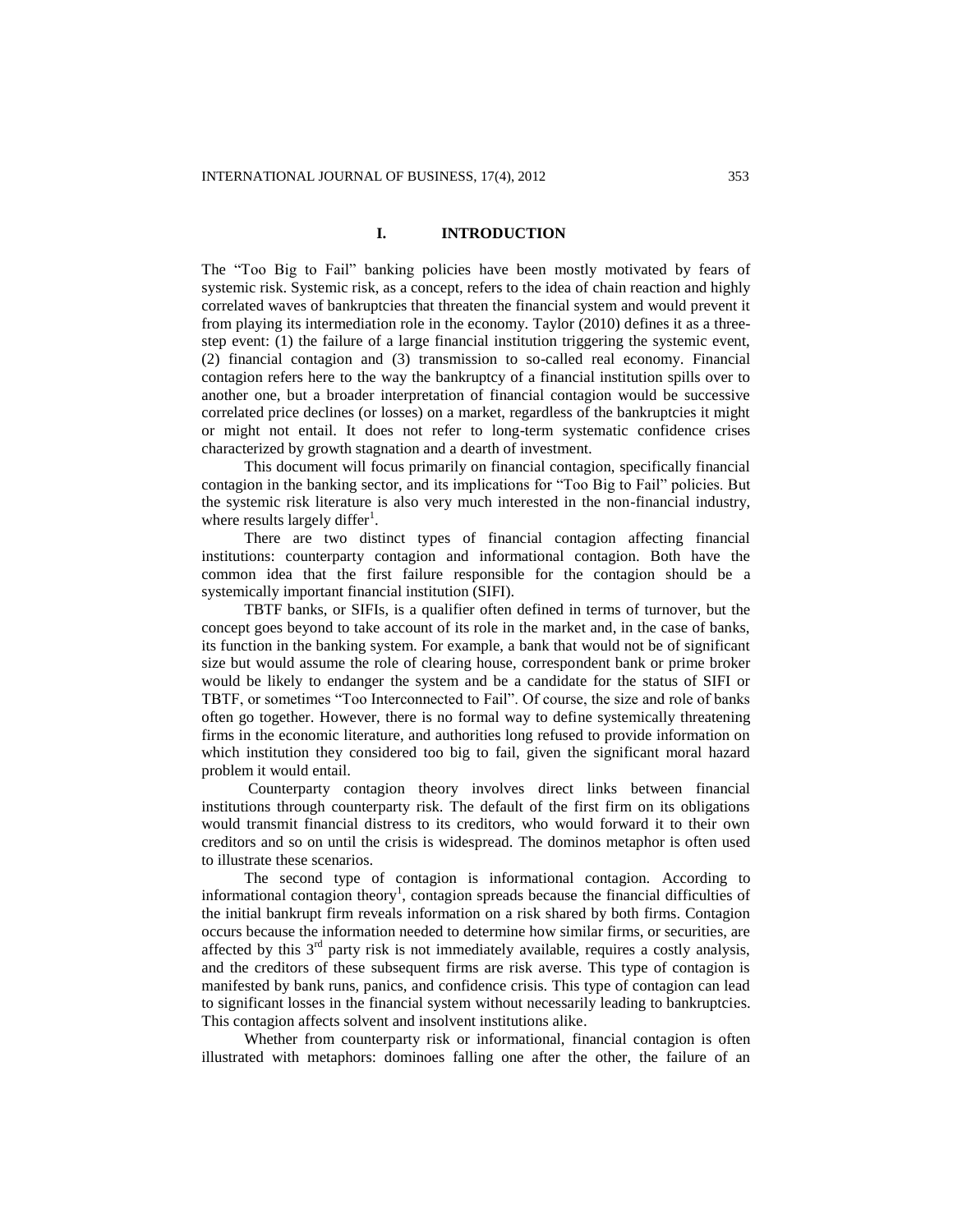institution that would block the plumbing of the financial system, etc. Metaphors can be useful for vulgarization, but one needs to be careful when using them as they influence the way we think about the underlying phenomenon. For example, the dominoes metaphor captures quite perfectly the narrative of counterparty contagion, but Kaufman and Scott (2003) suggest that informational contagion might better be thought of as the collapse of a single or a few dominos, pushing to question the stability of surrounding dominoes. The question of whether the dominoes are a good metaphor for the phenomenon thus refers to the question of what type of contagion makes most sense and is better validated empirically.

The following document is a review of the literature on financial contagion and attempts to answer this question. Section II will focus on the theoretical framework of counterparty contagion, and Section III on informational contagion. In Section IV, we will review the empirical evidence of 3 cases sometimes cited as examples of Too Big to Fail in banking, namely the Continental Illinois National Bank, the Bankhaus Herstatt and the events of the last quarter of 2008. In Section V we will conclude with implications for the way we think about systemically important financial institutions.

## **II. COUNTERPARTY CONTAGION**

Counterparty contagion comes from counterparty risk, when the insolvency of a firm is transmitted directly to another. A lot of the literature on correlated counterparty losses, such as Jarrow and Yu (2001), Kyle and Xiong (2001) or Giesecke and Weber (2004), is concerned with the composition of optimal portfolios without default correlation necessarily resulting in an event of systemic magnitude. Indeed, bankruptcies rarely are isolated, and many models attempt to take this correlation into consideration in the composition of an optimal portfolio, or derivative design.

In counterparty contagion, the insolvency is transmitted from one bank to another through its claims. These claims mostly take the shape of commitments on the interbank market and the derivatives market, as well as within clearing houses. There is counterparty contagion when losses related to credit risk is higher than the equity of the bank.

Counterparty contagion requires several elements:

- 1) That the firm responsible for the contagion is large and systemically important;
- 2) That there are significant losses in the first company going bankrupt ;
- 3) That the creditors have undiversified portfolios;
- 4) That the first failure is idiosyncratic.

These conditions are however hard to be met. The first condition, that the first company going bankrupt is systemically important, is necessary for its failure to have some effect on its counterparties. A bank that would not be significant in terms of its role in the payment system would be too isolated to provoke a crisis that would affect the entire economy. For example, in the counterparty risk models of Davis and Lo (2001), and Jarrow and Yu (2001), all firms must have a direct link to the first company that went bankrupt for the contagion to spread. Contagion scenarios not only require a close relationship between the first troubled bank and the subsequent banks, but also a close relationship between the following banks.

The first bankrupt firm needs to lose significant value for its insolvency to be passed on to its creditors. This may be due to the initial shock that has made the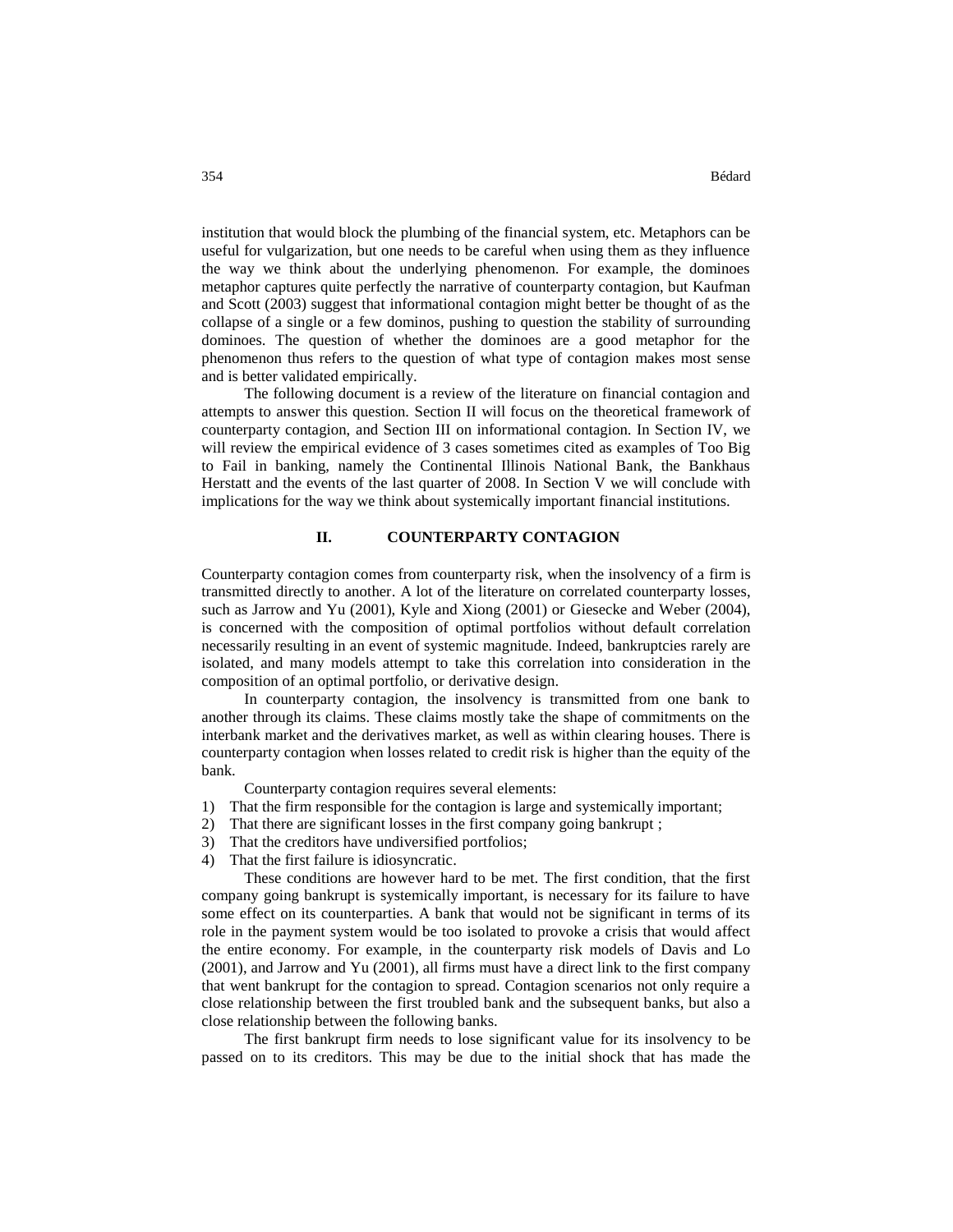company go bankrupt, but also to market fluctuations reacting to it, or attempts by managers to avoid bankruptcy. Helwege (2010) suggests that fire sales of assets by managers are an unlikely cause for this kind of depreciation, because it contradicts the core bankruptcy resolutions principles of maximization of the value of the distressed firm, whether driven by Chapter 11 or by special Federal Deposit Insurance Corporation regimes, as outlined by Bliss and Kaufman (2007). Diamond and Rajan (2009b) suggest that a consequence of limited liability regimes and lender of last resort policies is that distressed firms do not forego the revenues of holding on to their assets by selling them disorderly, because of their possibility to shift the risk onto creditors and/or tax payers.

The third condition concerns the diversification of the firms. The scenario of counterparty contagion leading to systemic risk also assumes that firms hold undiversified assets and have large exposures in the interbank market. Indeed, if the sole failure of one of its debtors is to push a bank into insolvency, these commitments must have been a fairly large portion of its assets. In an industry that is not only well aware of the virtues of diversification, but must meet strict quotas regulating the maximum share of capital that they can allocate to a single counterparty, this assumption is unlikely to be verified.

Jorion and Zhang (2009) support the idea that the banking industry is too diversified for counterparty contagion leading to a systemic risk to arise. The biggest claim in their sample is Citibank's in the Enron bankruptcy for 1.75 billion dollars, a relatively small number compared to its capital. Enron's assets having not dramatically lost value, Citibank's loss finally amounted to 228 million dollars, approximately 0.5% of its capital. In fact, the mean exposure of financial institutions within their sample is 0.16% of their capital, with a maximal exposure of 2.39% of its capital. If Jorion and Zhang's results are representative of the general situation among SIFI's creditors, banks never expose themselves largely enough on the interbank market for a bankruptcy to create counterparty contagion of systemic proportions.

With a method consisting of identifying flows on the interbank market, Furfine (2003) demonstrates that the exposure in the interbank markets is generally low. Using data from the interbank market from February to March 1998 revealing the net positions total 719 banks representing 70% of U.S. banking assets, it was determined that if the largest debtor in his sample was to fail, causing a negative return on investment of 40% (a figure well beyond what was witnessed during the banking failure clusters of 1930 and 1980) it would cause some bankruptcies in 2 to 6 other banks, but these failures only represent one percent of total banking assets. For an average negative return on investment of 5% on the economy, no other bank would go bankrupt (Kaufman and Scott, 2003). The 5% figure is particularly significant, since it is the rate calculated by Kaufman (1994) for the failure of Continental Illinois Bank in 1984, the bankruptcy that launched the "Too Big to Fail" idiom.

The fourth condition is definitional; that what made the first bank fail did not influence, or at least is not the major influence, to subsequent bank failures. It is necessary to differentiate counterparty contagion from the effects of macroeconomic conditions and other adverse trends. Rochet and Tirole (1996) implicitly use an idiosyncratic shock, i.e. an error of assessment of risk, but other examples of idiosyncratic shocks could be mismanagement or fraudulent management. While many counterparty contagion models (Allen and Gale, 2000; Giesecke and Weber, 2004;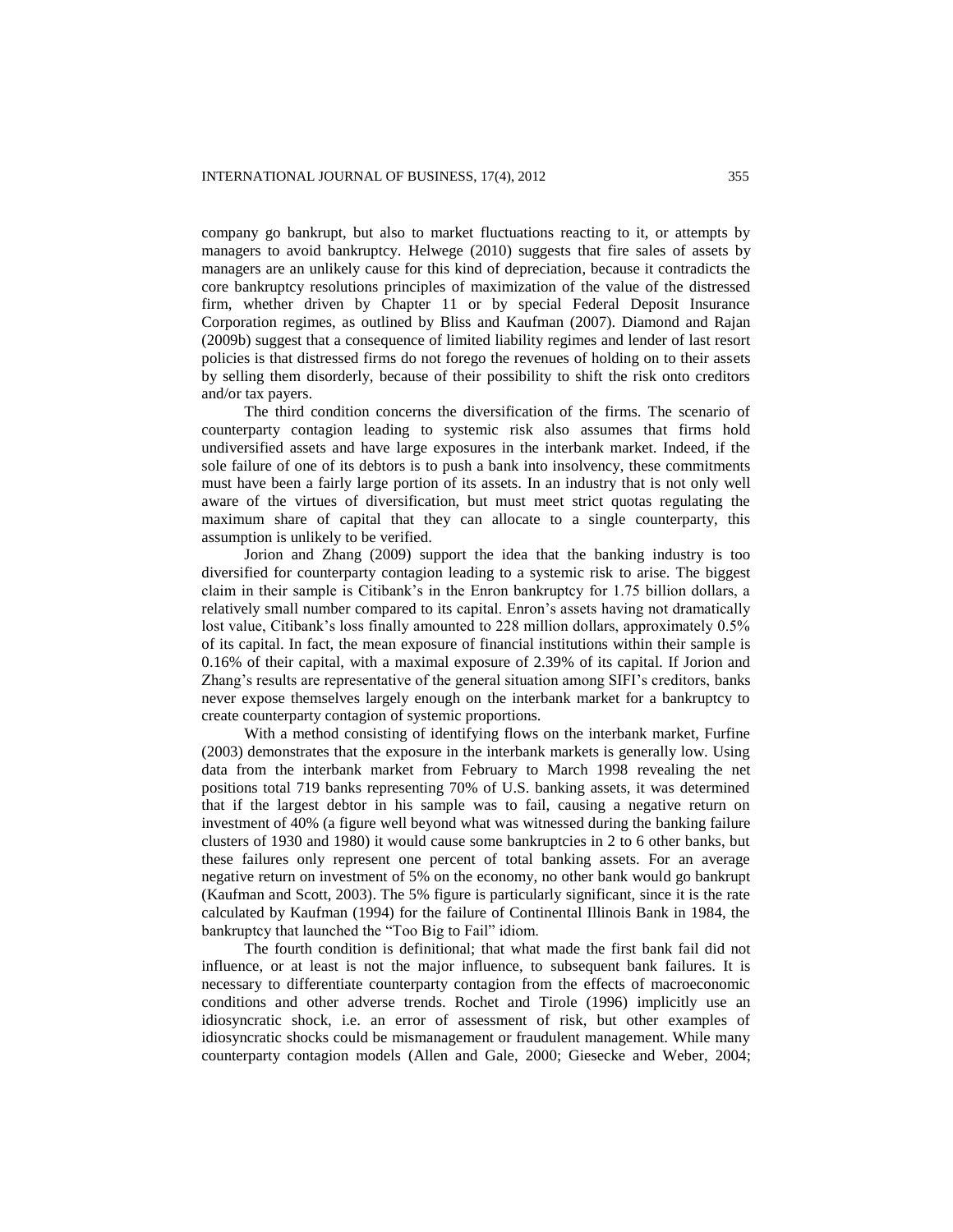Jarrow and Yu, 2001) incorporate the effects of macroeconomic fluctuations, they specify how much of the effect is due to macroeconomic fluctuations. In both cases, tests are performed in the absence of systematic influences.

## **III. INFORMATIONAL CONTAGION**

Informational contagion is triggered when an exogenous shock prompts creditors of financial institutions to review their expectations. While the length of the queue at the cashier was central in bank run models derived from Diamond and Dybvig (1983), particularly visible in Chari and Jagannathan (1988), an event triggering informational contagion could be the failure of a similar bank or its fall in credit ratings, or adverse news about a type of asset. At that time, information on the cause and intensity of the initial shock, as information on each bank's exposure, is not known very precisely. Risk-averse agents will then try to reduce their stakes until they learn more about their debtor's exposure.

While information about the financial health of the firm in face of an unforeseen shock is difficult to find, expensive, not perfect, not perfectly transmissible, and market stakeholders are not perfectly vigilant, the theory of informational contagion assumes that they can identify the banks that will survive the shock on the basis of information.

During this period of reassessment, creditors and shareholders of firms with portfolios similar to that of the firm in difficulty will question the soundness of the institution. In a manner reminiscent of bank runs, counterparties will try to reduce their exposure to the institution they interpret as dubious. The contagion will affect firms that are actually affected by the initial shock, but also other firms that will in due time prove they were not in danger.

A wide range of models seeks to recreate these events with different types of asymmetry of information and different levels of 'beauty contest' behaviors such as King and Wadhani (1990), Genottes and Leland (1990), Calvo & Mendoza (2000), Barlevy and Veronesi (2003), Kodres and Pritsker (2002), and Pasquariello (2002).

Whether contagion remains contained to institutions that have similarities with the troubled institution or whether it spills over to institutions that are not perceived as being exposed to the shock (sometimes referred to as non-informational contagion, or "irrational contagion") is an empirical question. Kaufman (1994) reviews this literature and finds that contagion is firm-specific (as opposed to industry-wide). Subsequent studies such as Aharony and Swary (1996) or Jordan et al. (2000) offer a similar response. Investors direct their doubts quite effectively toward the institutions that have links, real or perceived, with the triggering shock.

During this reassessment process, some counterparties will reduce their exposure through various means. Bank runs are one example of such process, even though the existence of deposit insurance has altogether eliminated bank runs and depositors' incentives to monitor banks. Likely, in an informational contagion setting thought of as broader than simply depositors to include other kinds of creditors, and shareholders, better informed agents can reap a premium by either reducing their exposure early, facing a smaller haircut, or by not reducing their exposure when their analysis suggests that the bank is not at risk. It is the opportunity cost of this early bird premium that creates incentives to monitor banks and gives rise to a wealth of institutions analyzing, auditing and publishing financial institutions. In turn, this heterogeneity in investors'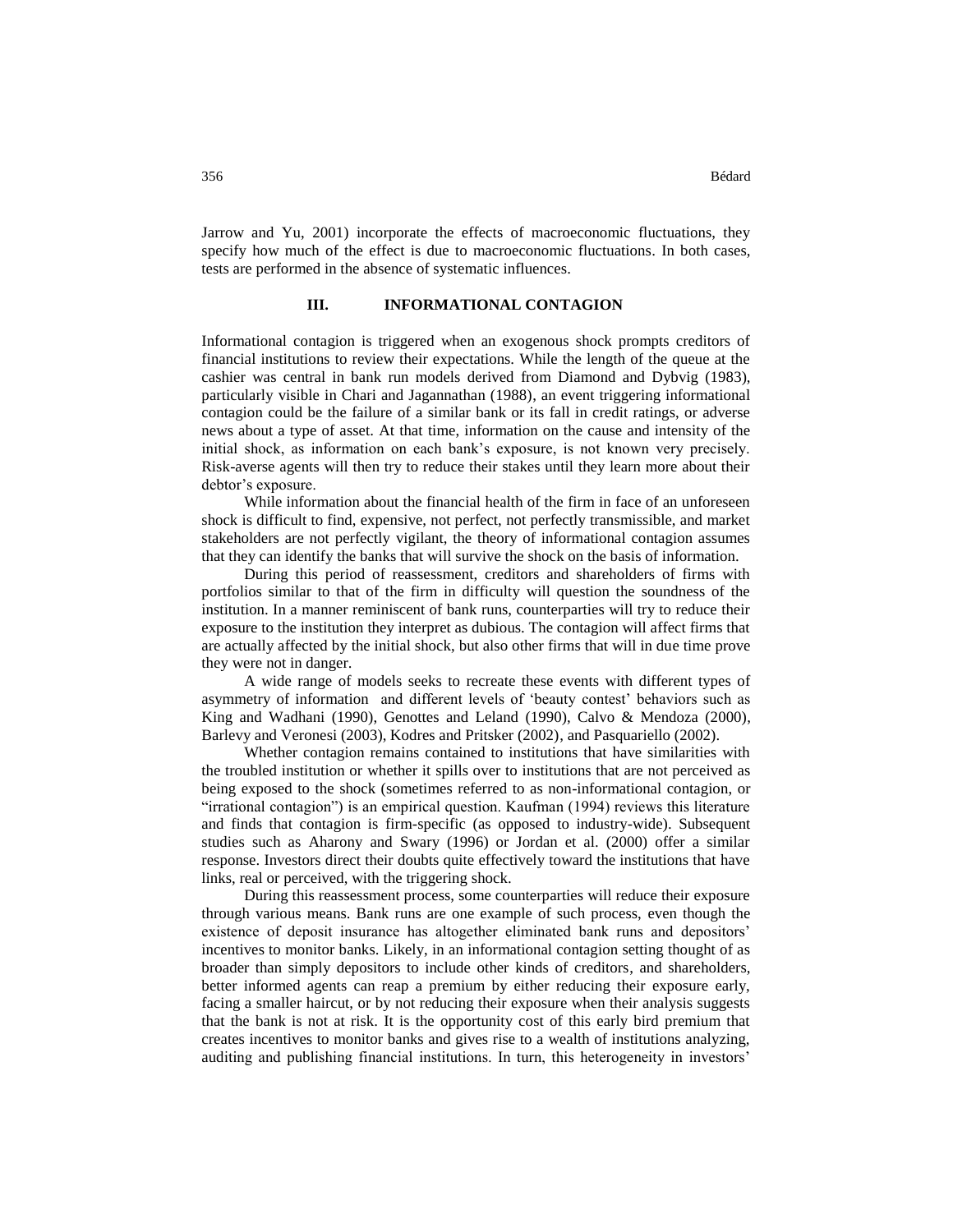knowledge will create profit opportunities that steer the bank's value towards equilibrium.

Another way to discover the needed information, specific to bank runs and informational contagion, is a by-product of creditors and shareholder flights. During these flights, investors run on short term claims or sell their shares or bonds. On the derivative market, Duffie (2010) suggests that counterparties may do so by borrowing to offset exposure, by entering new derivative contracts, or through novation requests by which they transfer their claims on a third party. In this sense, these flights can be interpreted as a means of controlling the banks; the stress on the bank's liquidity forces them to take the actions that ultimately demonstrate their exposure and resilience to the initial shock through price and non-price signals. They might make announcements or release information, but much more valuable information might come from actions taken to ease their liquidity, or simply from withstanding the test of time. Banks that are actually at risk, or with structurally unsustainable balance sheets or liquidity management, might reveal their situation by, for example, refusing to provide two-sided market quotations, offering unattractive quotations or refusing novation requests in an attempt to stop the outflow of liquidities. Ultimately, they might do so through default and/or bankruptcy.

This process is more than a screening process, in the sense that the vocable of "screening" implies that managers detain the information, but do not want to disclose it, or might not be able to do so credibly. But had there not been informational contagion, this information would not have existed or might have been tacit knowledge impossible to communicate.

In cases where banks subject to these flights turn out to have been capable of sustaining the shock, the result of the episodes of informational contagion is that investors have acquired more knowledge about the exposure of their debtors. When information gaps are somewhat bridged, most of the bank runs and hedging taking place in banks that have turned out to be solvent will be "rolled back" and business will resume.

The question that arises and that is especially relevant to Too Big to Fail policies is whether the contagion is a phenomenon that can cause the insolvency of a solvent institution which has sustained no shock, or a shock of insufficient intensity to make it insolvent. In other words, do agents revise their beliefs before they push the solvent institutions to insolvency?

In Diamond and Dybvig's the bank runs are self-fulfilling prophecies because the agents are insensitive to new information, and once set in motion nothing can stop the movement. This type of contagion may therefore make financially sound institutions insolvent. Even though real-world agents do learn and update their beliefs there are no reasons to think that this process will be fast enough, that interpretation of price and non-price signals will be effective enough, or for that matter of fact that convincing signaled information will necessarily emerge. And in fact, overwhelming evidence from, among others, Jorion and Zang (2007, 2009) based on CDS spreads, Lang and Stulz (1992) on value-weighted portfolios and Collin-Dufresne et al. (2010) through credit spreads and flights-to-quality is that contagion can incur significant losses across concerned firms.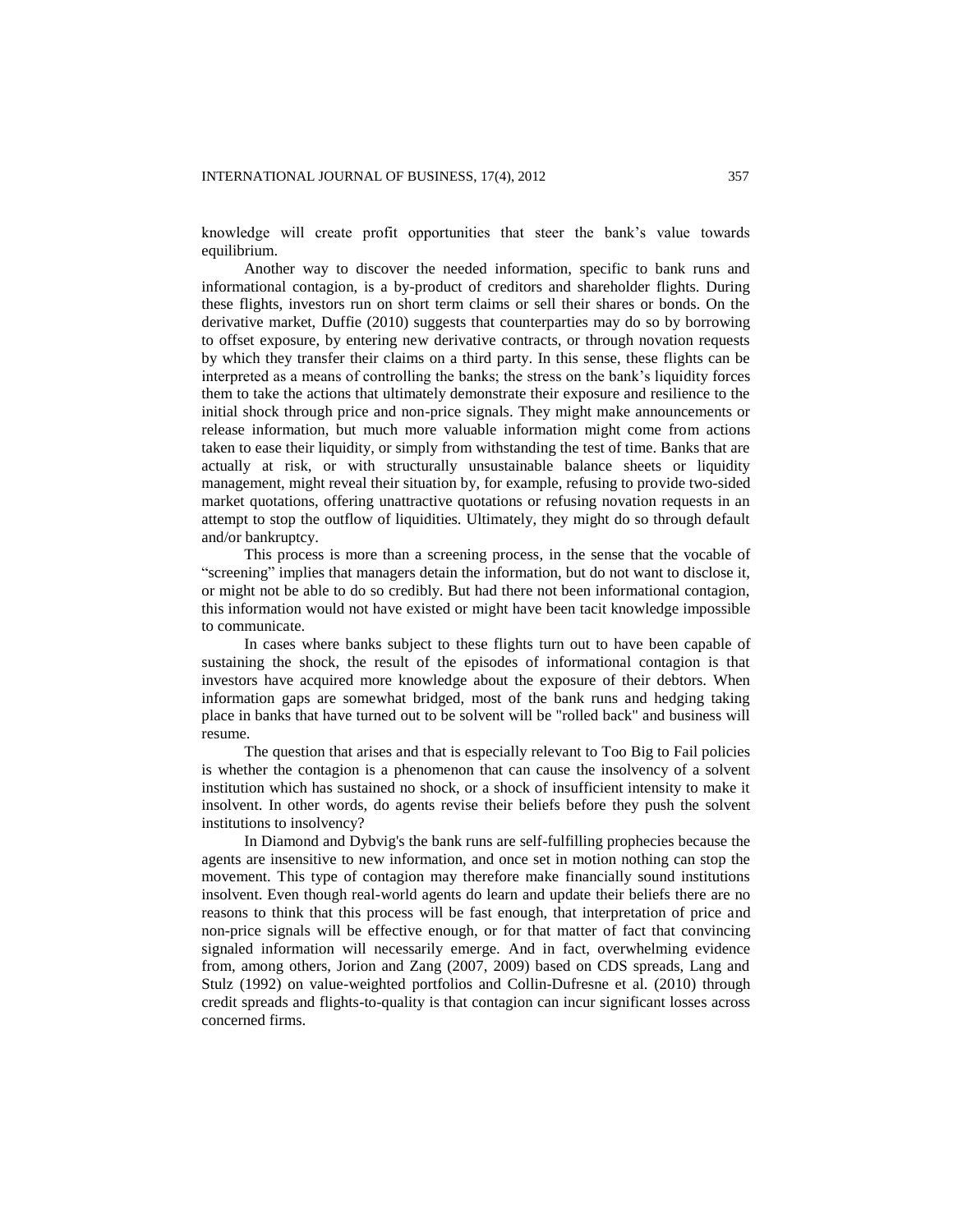## **IV. PAST 'TOO BIG TO FAIL' BANKRUPTCIES**

Past large bank failures might help us understand the nature of the systemic risk threat on the financial sector. However, banking supervision and regulation today is such that the only Too Big to Fail bank that was allowed to go bankrupt with no Federal protection of its uninsured creditors is Lehman Brothers in September of 2008. We will review literature on the failures of the Continental Illinois National Bank and the German Herstatt Bank. These banks were systemically important both through their size and their role on the financial markets. Reviewing empirical literature, we will be questioning whether they posed a systemic threat of a counterparty contagion and/or informational contagion. We will finally comment the events that took place during the fall of 2008 in the light of financial contagion theory.

#### **A. Continental Illinois Bank**

The failure of the Continental Illinois National Bank and Trust Company of Chicago (CINB) in May 1984 is an important case in the study of systemic risk. It is also the bank for which the expression "Too Big to Fail" was given an official use, when then Comptroller of the Currency C.T. Conover acknowledged that some banks were too important to let fail in a September 1984 congressional hearing. Upon news that it was in financial distress, the FDIC acted beyond its mandate to protect all uninsured creditors, together with the Fed, while maintaining the institution open and not completely wiping out its shareholders.

CINB was the seventh largest bank and largest correspondent bank in the country with 42.1 billion dollars in assets. According to the FDIC (1997, 1998) its losses were mostly a result of its engagement in poorly written oil and gas loans through Penn Square Bank, which failed in 1982, and loans to less-developed countries including the Mexico defaults of 1982, but also because 75% of its portfolio was financed by rate-sensitive debt. Prior to its bankruptcy in 1984, it had reported 2.3 billion in nonperforming loans, mostly attributable to its foreign loans.

Because it was primarily a commerce and industry lender, the largest in the country, it relied relatively little on deposits for funding but a lot on Federal funds and certificates of deposits, 16% of such large deposits were domestic and 40% were foreign according to Swary (1986). Congressional hearings revealed that 2,299 banks held deposits or had lent to CINB. Only 3 billion of its liabilities were insured. As such, it was particularly vulnerable to liquidity risk. A foreign depositor run, eventually withdrawing more than 6 billion dollars by the time the bankruptcy was initiated, prompted the Chicago Board of Trade Clearing Corporation to withdraw 50 million and led to a domestic depositor run. From January to May 1984, its total deposits decreased by 10.8 billion dollars. The day before the FDIC started negotiating for a resolution, the CINB had put together a funding package of 5 billion dollars from America's 16 largest banks.

It is still to this day one of the largest bankruptcy is US history. It is the perfect example of a SIFI failure. The "domino" theory was used as a justification by the FDIC for overstepping their statutes and effectively bailing out all creditors. But in the absence of the bailout, would there have been counterparty contagion?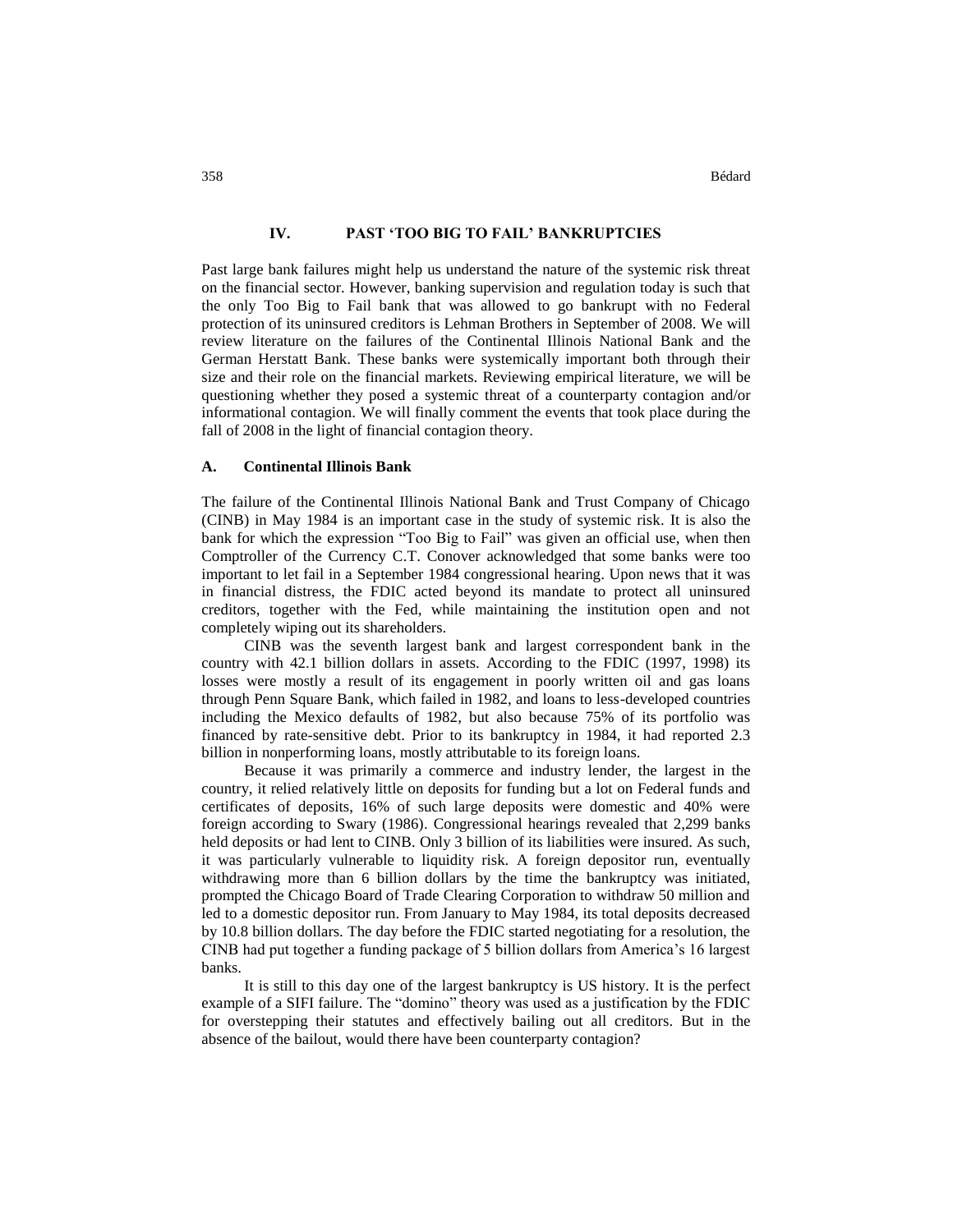| capital                |                 |           |                |          |          |          |
|------------------------|-----------------|-----------|----------------|----------|----------|----------|
|                        | Number of banks |           |                |          |          |          |
| Amount of              |                 | Uninsured | Banks with     | Recovery | Recovery | Recovery |
| exposure relative      | Expo-<br>sure   | exposure  | Federal funds  | rate of  | rate of  | rate of  |
| to their capital       |                 |           | exposures only | 40%      | 70%      | 90%      |
| $>100\%$               | 66              | 65        | 21             | 27       | 6        | 0        |
| Between 50% and<br>99% | 113             | 101       | 31             | 56       | 22       |          |
| Total                  | 179             | 166       | 52             | 83       | 28       |          |

**Table 1**

Banks with exposures to Continental Illinois National Bank greater than 50% of their capital

Source: US Congress, 1984.

Simulation runs on CINB's case were carried out in a report by the House Committee on Banking, Finance and Urban Affairs in 1984. The question was then to consider what would have happened if the FDIC had been restricted to its official mission of insuring deposits of \$ 100 000 and less, about 1,325 of its 2,299 creditor banks.

The report first carried out the simulation of a negative return on investment of 60%, losses not only disproportionate to what is usually seen in cases of bank failures, but more than tenfold the actual losses suffered by Continental. According to these parameters, only 27 banks (or 1%) would have suffered losses greater than their capital, and 56 would have suffered losses greater than half of their capital. There is a small contagion effect, but stemmed from a rather unrealistic assumption.

The report then proceeds to a simulation assuming that the rate of loss of Continental was 10%, more than twice the actual rate, but already a much more realistic hypothesis. It follows that no bank would have gone immediately insolvent as a result of these losses, and only two banks would have suffered losses in excess of 50 percent of their capital. Since the actual losses to the creditors were less than 5%, no counterparty contagion would have prevailed.

On the other hand, we do have evidence of informational contagion. Swary (1986) studies the events following the CINB bankruptcy through abnormal returns and abnormal volumes of trading. His findings are such that the sub-sample of his study group exposed to risks similar to CINB (Latin-American debt) and in a state of questionable solvency did suffer higher abnormal losses and largely higher trade volumes. Since this reaction occurred after the announcement that all CINB creditors would be protected, and that this announcement was credible, the findings are consistent with the informational contagion theory. The failure of CINB likely revealed information on risks that CINB and Swary's sub-sample shared in common. Wall and Peterson (1990) study the same events, with increased attention to detailed time-line of announcements on Latin-American debt, and confirms that movements are better explained by other risks than counterparty losses from CINB's bankruptcy.

The empirical literature on CINB's failure provides evidence that there was no risk of counterparty contagion, but that some level of informational contagion has been involved. In any case, this informational effect does not seem to have been of such intensity as to alone spark a failure in the banking sector.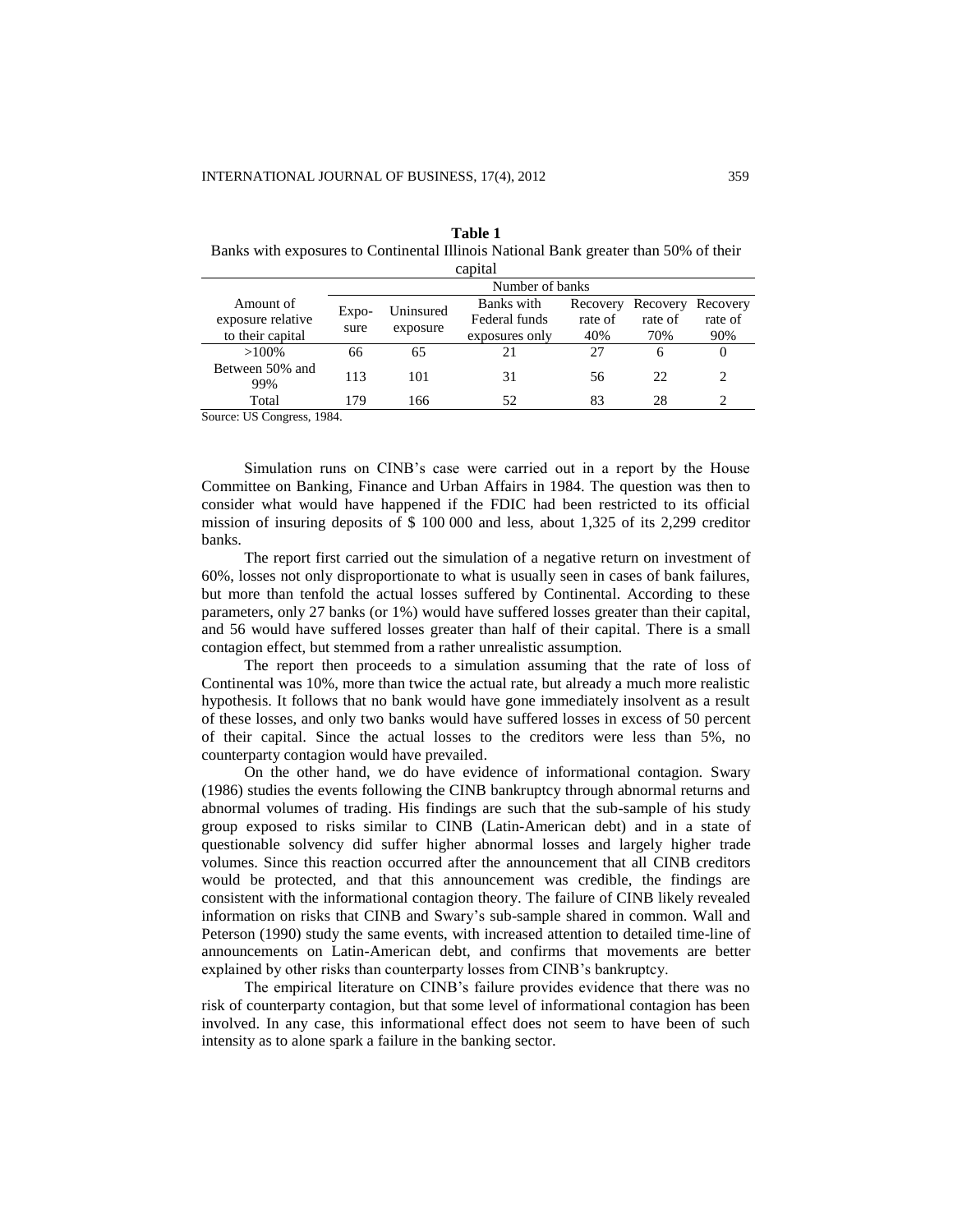## **B. Bankhaus Herstatt**

The case of bankruptcy of the German bank Herstatt in 1974 is so often cited as an example that it lent its name to describe the risk associated with foreign banking, and sometimes erroneously cited as an example of contagion. Indeed, Herring (2003) describes that following its initiation of bankruptcy by the German banking authorities many banks suffered losses. Beyond the fact that no other bank went insolvent as a result of this failure, and despite the similarity of this phenomenon with that of credit risk, most of the losses were caused not because the creditor banks was insolvent. They were rather attributable to how German authorities closed the bank and instated an automatic stay before the German bank fulfilled its part of foreign exchange transactions (for which the Herstatt Bank had the necessary liquidity), planned for New York's market closing time as reported by Eisenbeis (1995). Had German authorities waited for Herstatt to fulfill its part of the deal as programmed, the losses would have been borne by a different set of creditor, as a more traditional credit risk. Nowadays, this risk is centralized through international clearing houses. It would be wrong to describe this event as "financial contagion" of either sort because their causes were clearly attributable to the actions of the regulators, and probably not of deeper significance to the relation between banks.

## **C. Lehman Brothers**

After the collapse of Lehman Brothers in 2008, many bank failures followed, which are generally thought to be the result of financial. Indeed, following Lehman Brothers' demise bank runs occurred, interbank lending froze and only resumed after intensive intervention by the Federal Reserve as described in Diamond and Rajan (2009a). Still, a brief reflection on the basis of simple evidence suggests that counterparty contagion is not responsible for the events of the last quarter on 2008.

The information revealed by the disclosure of Lehmann Brothers's 30 largest creditors as part of its Chapter 11 initiation of resolution suggests that banks did not expose themselves to Lehman Brothers for a large part of their capital. As outlined in Helwege (2010), of the 600 billion dollars in debt the largest creditor was Japanese bank Aozora for \$463 million, a sum insufficient to threaten its capital by 7.4 billion. It is unlikely that counterparty losses from the Lehman Brothers bankruptcy's very low recovery rates<sup>5</sup>, or that cumulative losses due to Lehman and other financial bankruptcies, were the major culprit for the troubles of the last quarter of 2008 rather than losses related to the mortgage backed instruments.

Yet, after the collapse of Lehman Brothers in 2008 the market clearly became unstable. Brunnermeier (2009) offers a comprehensive overview of the financial crisis from the point of view of the liquidity problems. It does not rule out informational contagion, as a consequence of a reassessment crisis would definitely be tough borrowing conditions. It could very well be said that the Lehman Bankruptcy revealed information about the severity of the Subprime mortgage crisis that provoked a reassessment crisis. This scenario, however, would be difficult to test given that at the same time much else was going on. Not the least, AIG announced that it was in financial distress, followed by Washington Mutual, and later Citibank.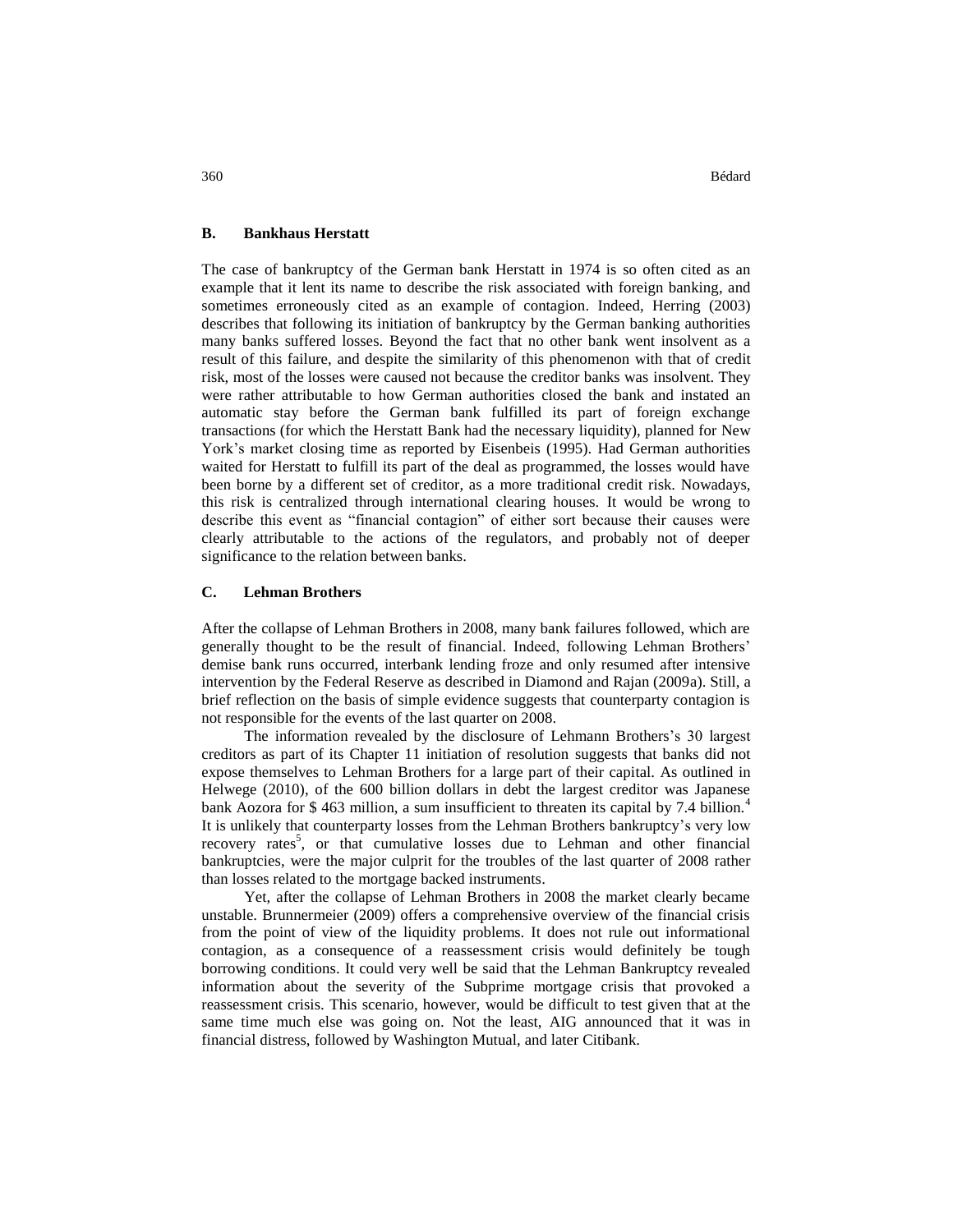Another source of informational contagion could very well be that investors' expectations were shattered when it became apparent that Lehmann would not be saved from bankruptcy, while it had been the de facto rule up to that point. This could imply that the decline in market confidence is not so much due to the bankruptcy of Lehman, but to the expectation of bailout that the Fed and the FDIC had been building for years, and that finally did not materialize. Such a shock could very well trigger a reassessment crisis.

Nevertheless, both hypotheses are consistent with the theory of informational contagion. If it is the Lehman bankruptcy that influenced the market adversely, it is likely that it not only revealed information about the intensity of the subprime mortgage risks to which banks were exposed, but also some uncertainty about how bank failures would be dealt with.

## **V. CONCLUSION**

Financial contagion is at the heart of the phenomenon known as systemic risk because it is through these mechanisms that a local shock is communicated to a larger number of firms and can threaten the proper functioning of the financial system. This dysfunction then influences the economy by reducing the influx of liquidity.

However, given the theoretical and empirical evidence, the overwhelming conclusion is that counterparty contagion is an unlikely threat. At its core is the assumption that banks are undiversified, a postulate so unlikely to be verified that it would be tempting to dismiss counterparty contagion altogether. Perhaps the threat of sovereign defaults in Europe, given the preferential treatment given to government securities by prudential regulation, will rehabilitate counterparty contagion theory. In the current state of theoretical and empirical advances, financial contagion from the failure of systemically important financial institutions should not be described by the dominos metaphor. Better metaphors for financial contagion would be illustrations of flights to security; an unexpected event surprised the market, and until market participants see more clearly they reduce their exposures. Metaphors based on "clogged plumbing", however, can still be considered valid because it focuses on liquidity problems excluded from the literature on financial contagion.

A policy implication of this research is that bailouts that seek to protect the creditors from counterparty losses do not prevent financial contagion, as it travels through information and not losses. Research bridging the gap between informational financial contagion and liquidity crises will be needed to provide significant operational and regulatory recommendations to financial contagion theories.

## **ENDNOTES**

- 1. Results differ in the sense that while counterparty contagion is somewhat been ruled out in banking, it is still a likely scenario for non-financial large firms, especially in industries where firms are poorly diversified and where commercial credit can amount to a substantial amount of the counterparty's annual turnover. See Boissay (2006).
- 2. Other channels of financial contagion include common causes, liquidity shocks and fire sales. Common cause contagion encompasses everything from local shocks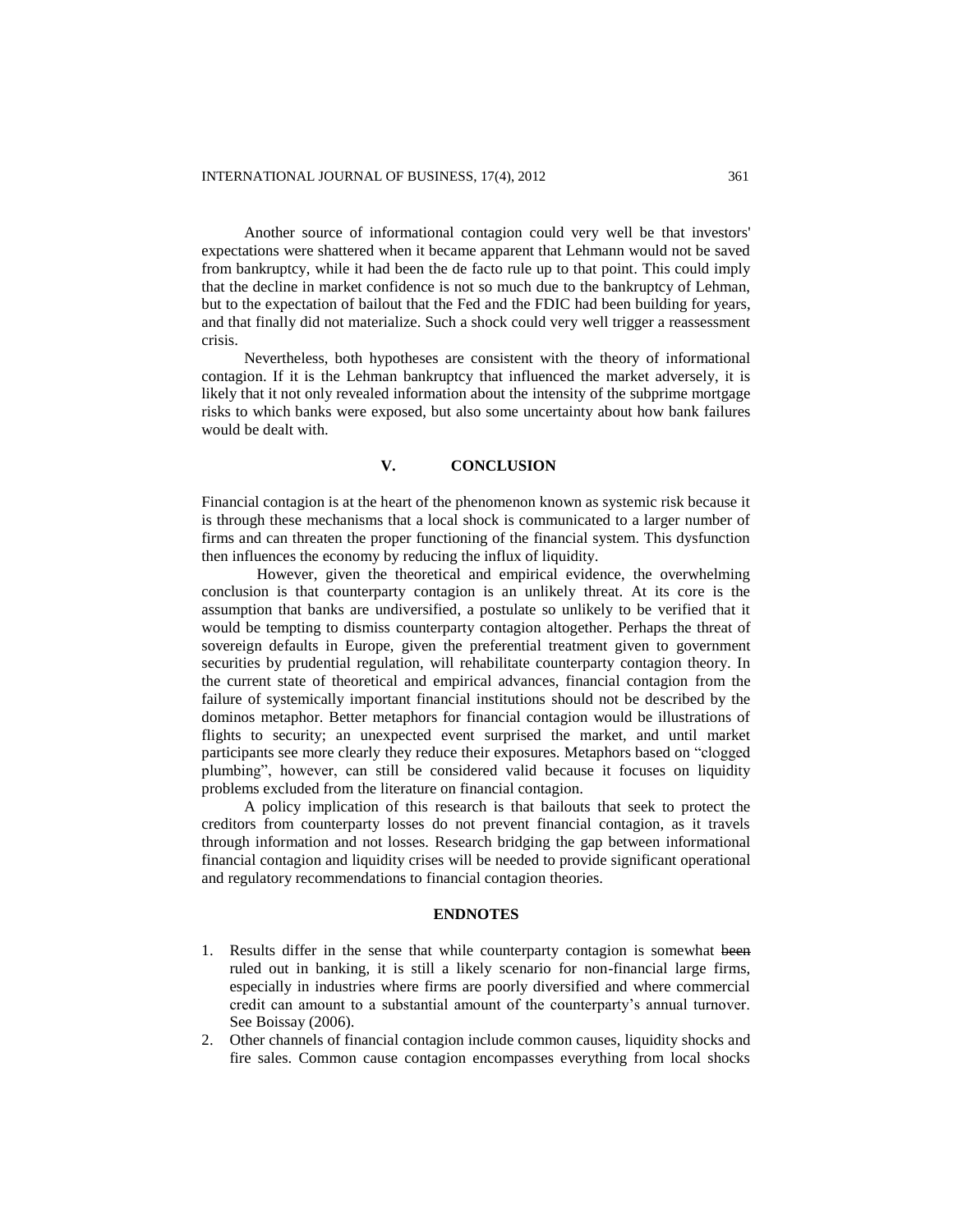from a subset of an industry (sometimes referred to as their 'fundamentals') to systematic shocks.

- 3. Other creditors' identities are masked behind trustees with larger claims, but since it is common to sell your claim to specialized funds in the advent of a bankruptcy, their numbers are thought to be greatly inflated.
- 4. The Chapter 11 modification filed by the debtors and trustees in January 2011 now aims at recovery rates varying between 11% and 22% for different categories of creditors.

## **REFERENCES**

- Aharony, Joseph, and Itzhak Swary, 1996, "Additional Evidence on the Informationbased Contagion Effects of Bank Failures," *Journal of Banking & Finance*, 20, 57- 69.
- Allen, Franklin, and Douglas Gale, 2000, "Financial Contagion," *The Journal of Political Economy*, 108 (1), 1-33.
- Barlevy, Gadi and Pietro Veronesi, 2003, "Rational Panics and Stock Market Crashes," *Journal of Economic Theory*, 110, 234-263.
- Bliss, R., and G. Kaufman, 2007, "U.S. Corporate and Bank Insolvency Regimes: A Comparison and Evaluation," *Virginia Law & Business Review*, 2 (1), 143-177.
- Boissay, Frederic, 2006, "Credit Chains and the Propagation of Financial Distress," *European Central Bank Working Paper Series*, no. 573.
- Brunnermeier, Markus K., 2009, "Deciphering the Liquidity and Credit Crunch 2007– 2008," *Journal of Economic Perspectives*, 23 (1), 77-100.
- Calvo, Guillermo A., and Enrique G. Mendoza, 2000, "Rational Contagion and the Globalization of Securities Markets," *Journal of International Economics*, 51 (1), 79-113.
- Chari, V.V., and Ravi Jagannathan, 1987, "Banking Panics, Information, and Rational Expectations Equilibrium," *The Journal of Finance*, 43 (3), 749-761.
- Collin-Dufresne, Pierre, Robert S. Goldstein, and Jean Helwege, 2010, "Is Credit Event Risk Priced? Modeling Contagion Via The Updating Of Beliefs," *NBER Working Paper Series*, no. 15733.
- Davis, Mark, and Violet Lo, 2001, "Infectious Defaults," *Quantitative Finance*, 1, 382- 386.
- Diamond, Douglas W., and Philip H. Dybvig, 1983, "Bank Runes, Deposit Insurance, and Liquidity," *The Journal of Political Economy*, 91 (3), 401-419.
- Diamond, Douglas W., and Raghuram G. Rajan, 2009a, "The Credit Crisis: Conjectures and Causes and Remedies," *NBER Working Paper Series*, no. 14737.
- Diamond, Douglas W., and Raghuram G. Rajan, 2009b, "Fear of Fire Sales and the Credit Freeze," *NBER Working Paper Series*, no. 14925.
- Duffie, Darrel, 2010, *How Big Banks Fail and What to Do about It*. Princeton University Press: Princeton, NJ.
- Eisenbeis, Robert A., 1995, "Private Sector Solutions to Payments System Fragility," *Journal of Financial Services Research*, 9, 327-349.
- FDIC's Division of Research and Statistics, 1997, "Continental Illinois and 'Too Big to Fail'," *History of the Eighties—Lessons for the Future*, Washington, D.C.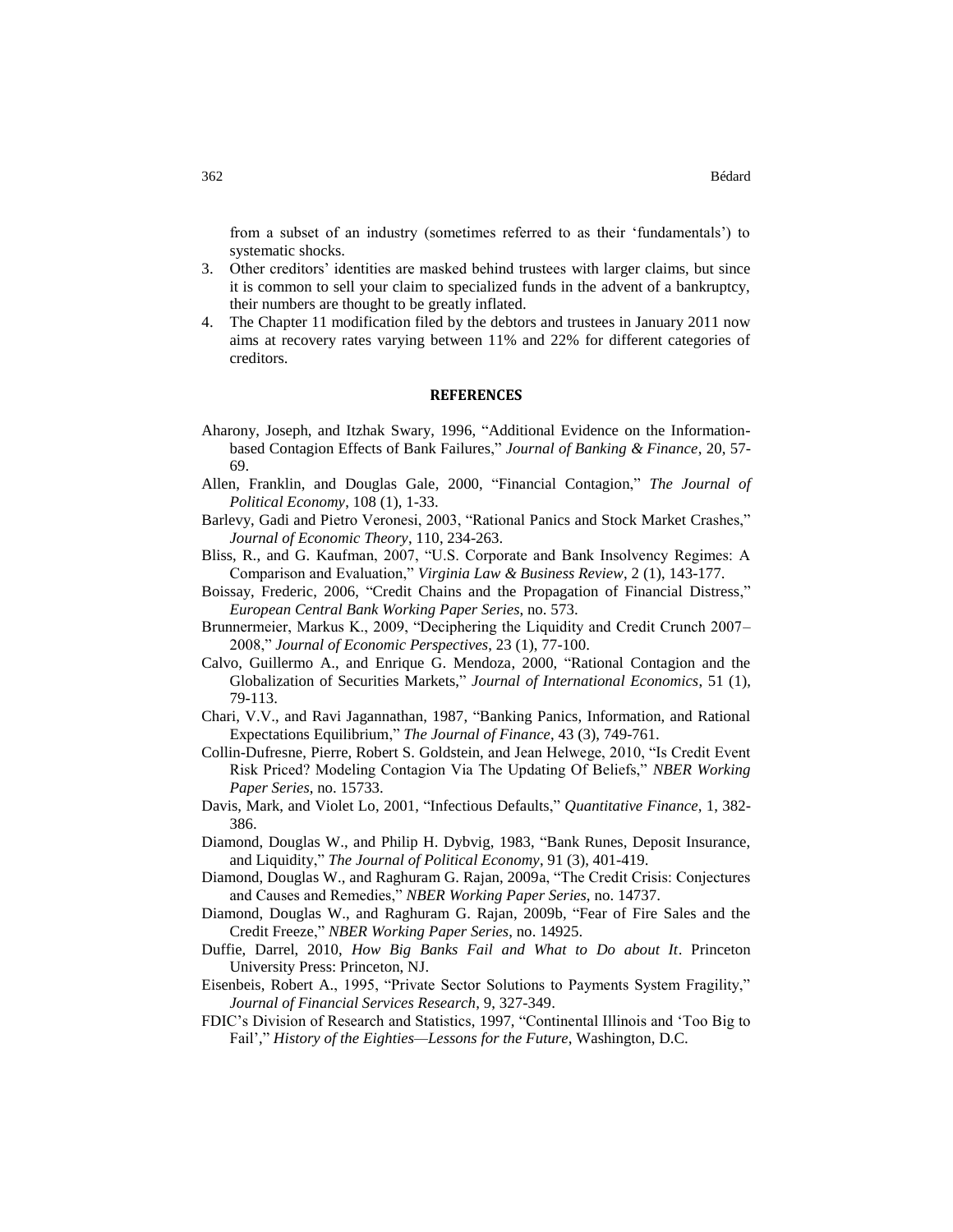- FDIC's Division of Research and Statistics, 1998, "Case Studies: Continental Illinois National Bank and Trust Company," *Managing the Crisis: The FDIC and RTC Experience*, Washington, D.C.
- Furfine, Craig H., 2003, "Interbank Exposures: Quantifying the Risk of Contagion*,*" *Journal of Money, Credit and Banking*, 35 (1), 111-128.
- Gennotte, Gerard, and Hayne Leland, 1990, "Market Liquidity, Hedging, and Crashes*,*" *The American Economic Review*, 80 (5), 999-1021.
- Giesecke, Kay, and Stefan Weber, 2004, "Cyclical Correlations, Credit Contagion, and Portfolio Losses," *Journal of Banking and Finance*, 28, 3009-3036.
- Helwege, Jean, 2010, "Financial Firm Bankruptcy and Systemic Risk," *Journal of International Financial Markets, Institutions and Money*, 20, 1-12.
- Herring, Richard, 2003, "International Financial Conglomerates: Implications for Bank Insolvency Regimes," in *Market Discipline in Banking: Theory and Evidence*, edited by George G. Kaufman, Research in Financial Services: Private and Public Policy, 15, 99-129.
- Jarrow, Robert A., and Fan Yu, 2001, "Counterparty Risk and the Pricing of Defaultable Securities," *The Journal of Finance*, 56 (5), 1765-1799.
- Jordan, John S., Joe Peek, and Eric S. Rosengren, 2000, "The Market Reaction to the Disclosure of Supervisory Actions: Implications for Bank Transparency," *Journal of Financial Intermediation*, 9, 298-319.
- Jorion, Philippe, and Gaiyan Zhang, 2007, "Good and Bad Credit Contagion: Evidence from Credit Default Swaps," *Journal of Financial Economics*, 84, 860-883.
- Jorion, Philippe, and Gaiyan Zhang, 2009, "Credit Contagion from Counterparty Risk," *The Journal of Finance*, 64 (5), 2053-2087.
- Kaufman, George G., 1994, "Bank Contagion: A Review of the Theory and Evidence," *Journal of Financial Services Research*, 8 (2): 123-150.
- Kaufman, George, and Kenneth E. Scott, 2003, "What Is Systemic Risk, and Do Bank Regulators Retard or Contribute to It?" *The Independant Review*, 7 (3), 371-391.
- King, Mervyn A. and Sushil Wadhwani, 1990, "Transmission of Volatility Between Stock Markets," *The Review of Financial Studies*, 3 (1), 5-33.
- Kodres, Laura E., and Matthew Pritsker, 2002, "A Rational Expectations Model of Financial Contagion*,*" *The Journal of Finance*, 57 (2), 769-799.
- Kyle, Albert S. and Wei Xiong, 2001, "Contagion as a Wealth Effect," *The Journal of Finance*, 56 (4), 1401-1440.
- Lang, Larry H.P., and René M. Stulz, "Contagion and Competitive Intra-industry Effects of Bankruptcy Announcements," *Journal of Financial Economics*, 32, 45- 60.
- Pasquariello, Paolo, 2007, "Imperfect Competition, Information Heterogeneity, and Financial Contagion," *The Review of Financial Studies*, 20 (2), 391-426.
- Rochet, Jean-Charles, and Jean Tirole, 1996, "Interbank Lending and Systemic Risk," *Journal of Money, Credit and Banking*, 28 (4), 733-762.
- Swary, Itzhak, 1986, "Stock Market Reaction to Regulatory Action in the Continental Illinois Crisis," *The Journal of Business*, 59 (3), 451-473.
- Taylor, John B., 2010, "Defining Systemic Risk Operationally," in *Ending Government Bailouts as We Know Them*, edited by Kenneth E. Scott, George P. Schultz and John B. Taylor, Stanford: Hoover Institution Press, 33-58.